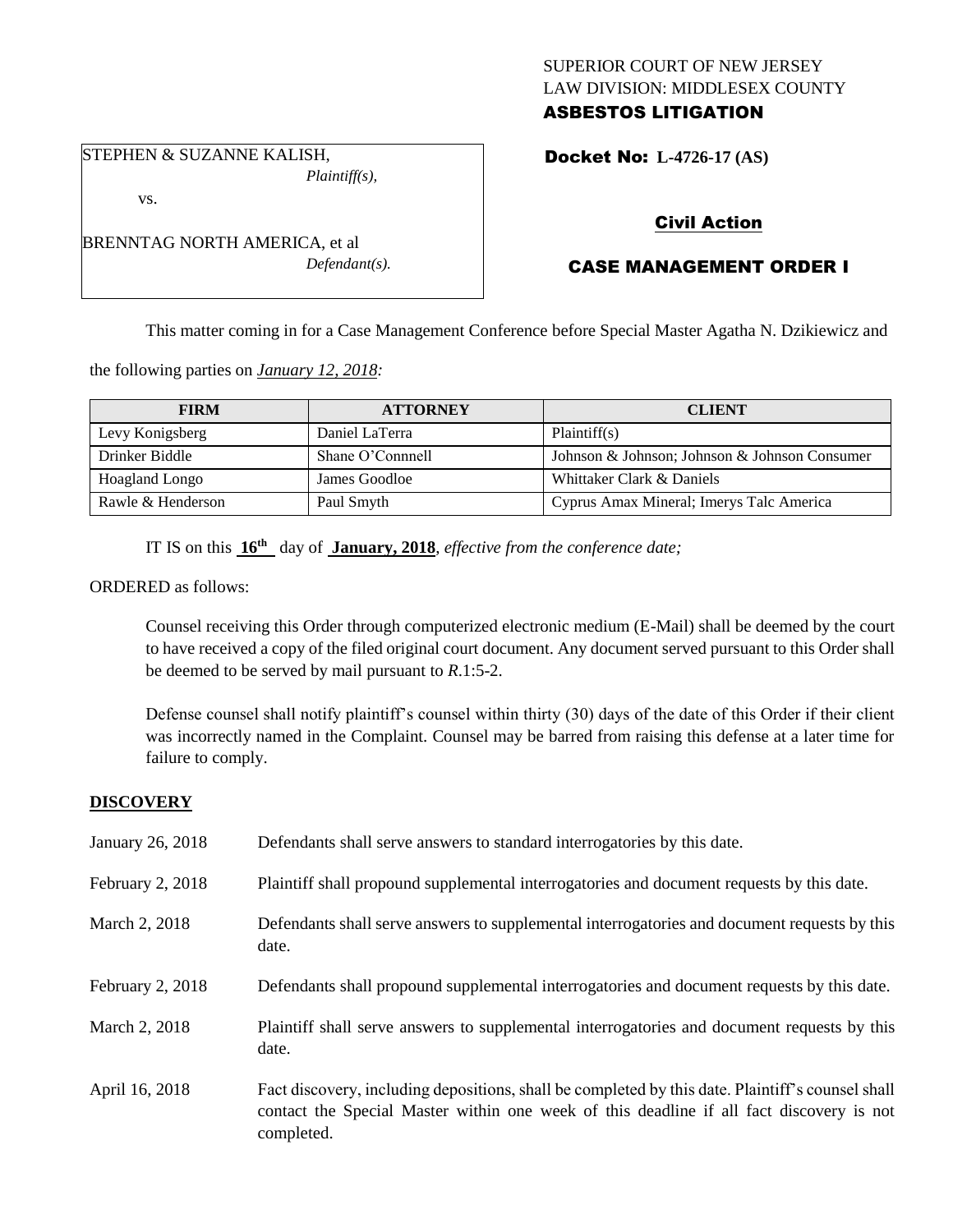#### April 16, 2018 Depositions of corporate representatives shall be completed by this date.

### **EARLY SETTLEMENT**

July 27, 2018 Settlement demands shall be served on all counsel and the Special Master by this date.

### **SUMMARY JUDGMENT MOTION PRACTICE**

- June 8, 2018 Plaintiff's counsel shall advise, in writing, of intent not to oppose motions by this date.
- June 22, 2018 Summary judgment motions shall be filed no later than this date.
- July 20, 2018 Last return date for summary judgment motions.

#### **MEDICAL DEFENSE**

| June 1, 2018    | Plaintiff shall serve medical expert reports by this date.                                                                                                                                                                                               |
|-----------------|----------------------------------------------------------------------------------------------------------------------------------------------------------------------------------------------------------------------------------------------------------|
| June 1, 2018    | Upon request by defense counsel, plaintiff is to arrange for the transfer of pathology specimens<br>and x-rays, if any, by this date.                                                                                                                    |
| August 10, 2018 | Defendants shall identify its medical experts and serve medical reports, if any, by this date. In<br>addition, defendants shall notify plaintiff's counsel (as well as all counsel of record) of a<br>joinder in an expert medical defense by this date. |

#### **LIABILITY EXPERT REPORTS**

| June 1, 2018 | Plaintiff shall identify its liability experts and serve liability expert reports or a certified expert |
|--------------|---------------------------------------------------------------------------------------------------------|
|              | statement by this date or waive any opportunity to rely on liability expert testimony.                  |

August 10, 2018 Defendants shall identify its liability experts and serve liability expert reports, if any, by this date or waive any opportunity to rely on liability expert testimony.

#### **ECONOMIST EXPERT REPORTS**

| June 1, 2018 | Plaintiff shall identify its expert economists and serve expert economist report(s), if any, by |
|--------------|-------------------------------------------------------------------------------------------------|
|              | this date or waive any opportunity to rely on economic expert testimony.                        |

August 10, 2018 Defendants shall identify its expert economists and serve expert economist report(s), if any, by this date or waive any opportunity to rely on economic expert testimony.

#### **EXPERT DEPOSITIONS**

September 7, 2018 Expert depositions shall be completed by this date. To the extent that plaintiff and defendant generic experts have been deposed before, the parties seeking that deposition in this case must file an application before the Special Master and demonstrate the necessity for that deposition. To the extent possible, documents requested in a deposition notice directed to an expert shall be produced three days in advance of the expert deposition. The expert shall not be required to produce documents that are readily accessible in the public domain.

 $\_$  ,  $\_$  ,  $\_$  ,  $\_$  ,  $\_$  ,  $\_$  ,  $\_$  ,  $\_$  ,  $\_$  ,  $\_$  ,  $\_$  ,  $\_$  ,  $\_$  ,  $\_$  ,  $\_$  ,  $\_$  ,  $\_$  ,  $\_$  ,  $\_$  ,  $\_$  ,  $\_$  ,  $\_$  ,  $\_$  ,  $\_$  ,  $\_$  ,  $\_$  ,  $\_$  ,  $\_$  ,  $\_$  ,  $\_$  ,  $\_$  ,  $\_$  ,  $\_$  ,  $\_$  ,  $\_$  ,  $\_$  ,  $\_$  ,